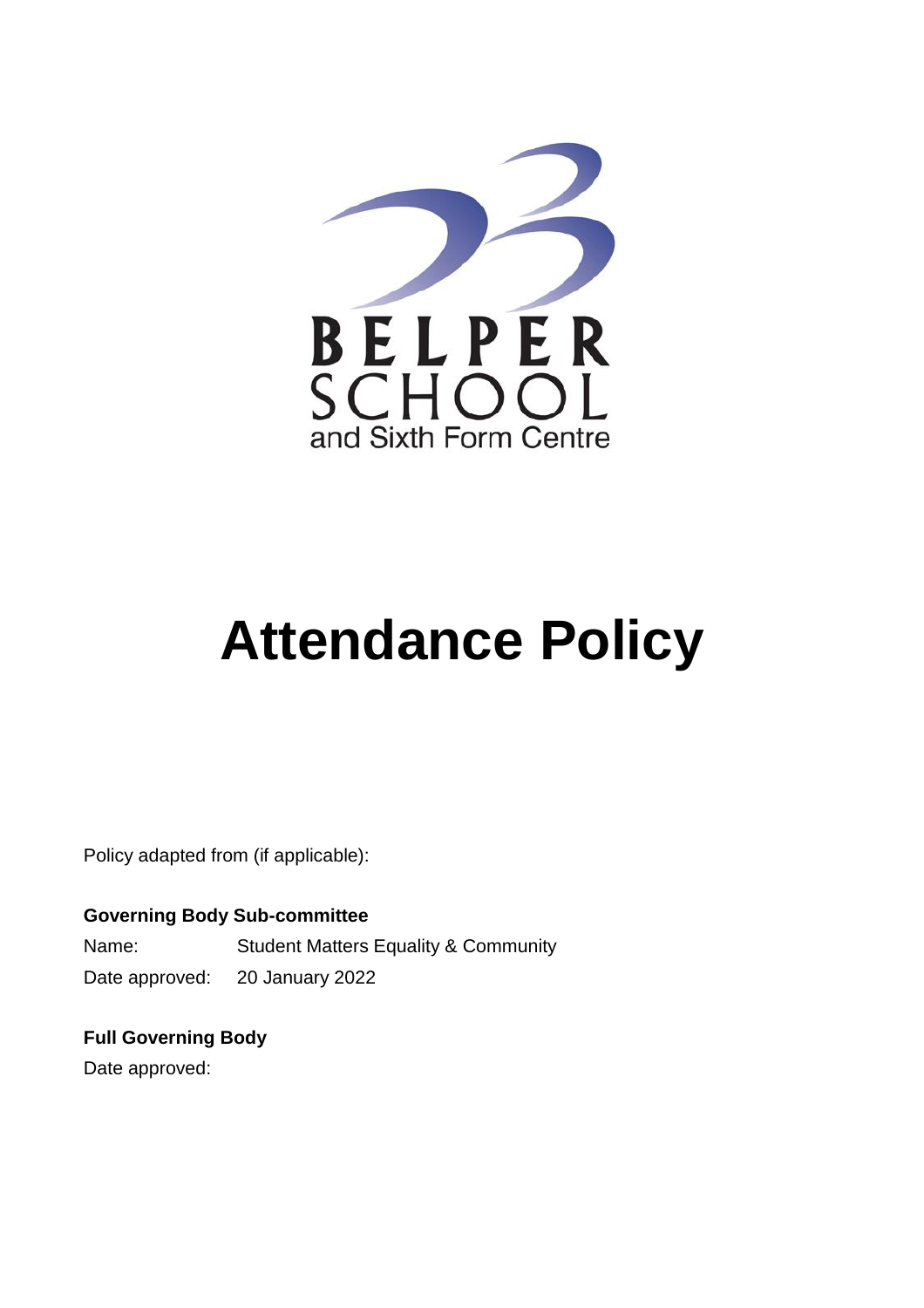# **Contents**

## **1. Aims**

We are committed to meeting our obligations concerning school attendance by:

- Promoting good attendance and reducing absence, including persistent absence
- Ensuring every student has access to full-time education to which they are entitled
- Acting early to address patterns of absence

We will also support parents to perform their legal duty to ensure their children of compulsory school age attend regularly, and will promote and support punctuality in attending lessons.

## **2. Legislation and guidance**

This policy meets the requirements of the [school attendance guidance](https://www.gov.uk/government/publications/school-attendance) from the Department for Education (DfE), and refers to the DfE's statutory guidance on [school attendance parental responsibility measures.](https://www.gov.uk/government/publications/parental-responsibility-measures-for-behaviour-and-attendance) These documents are drawn from the following legislation setting out the legal powers and duties that govern school attendance:

- Part 6 of [The Education Act 1996](https://www.legislation.gov.uk/ukpga/1996/56/part/VI/chapter/II)
- Part 3 of [The Education Act 2002](http://www.legislation.gov.uk/ukpga/2002/32/part/3/chapter/3)
- Part 7 of [The Education and Inspections Act 2006](http://www.legislation.gov.uk/ukpga/2006/40/part/7/chapter/2/crossheading/school-attendance)
- The Education (Student [Registration\) \(England\) Regulations 2006](http://www.legislation.gov.uk/uksi/2006/1751/contents/made) (and [2010,](https://www.legislation.gov.uk/uksi/2010/1725/regulation/2/made) [2011,](https://www.legislation.gov.uk/uksi/2011/1625/made) [2013,](https://www.legislation.gov.uk/uksi/2013/756/made) [2016](https://www.legislation.gov.uk/uksi/2016/792/made/data.html) amendments)
- [The Education \(Penalty Notices\) \(England\) \(Amendment\) Regulations 2013](https://www.legislation.gov.uk/uksi/2013/757/regulation/2/made)

This policy also refers to the DfE's guidance on the [school census,](https://www.gov.uk/guidance/complete-the-school-census) which explains the persistent absence threshold.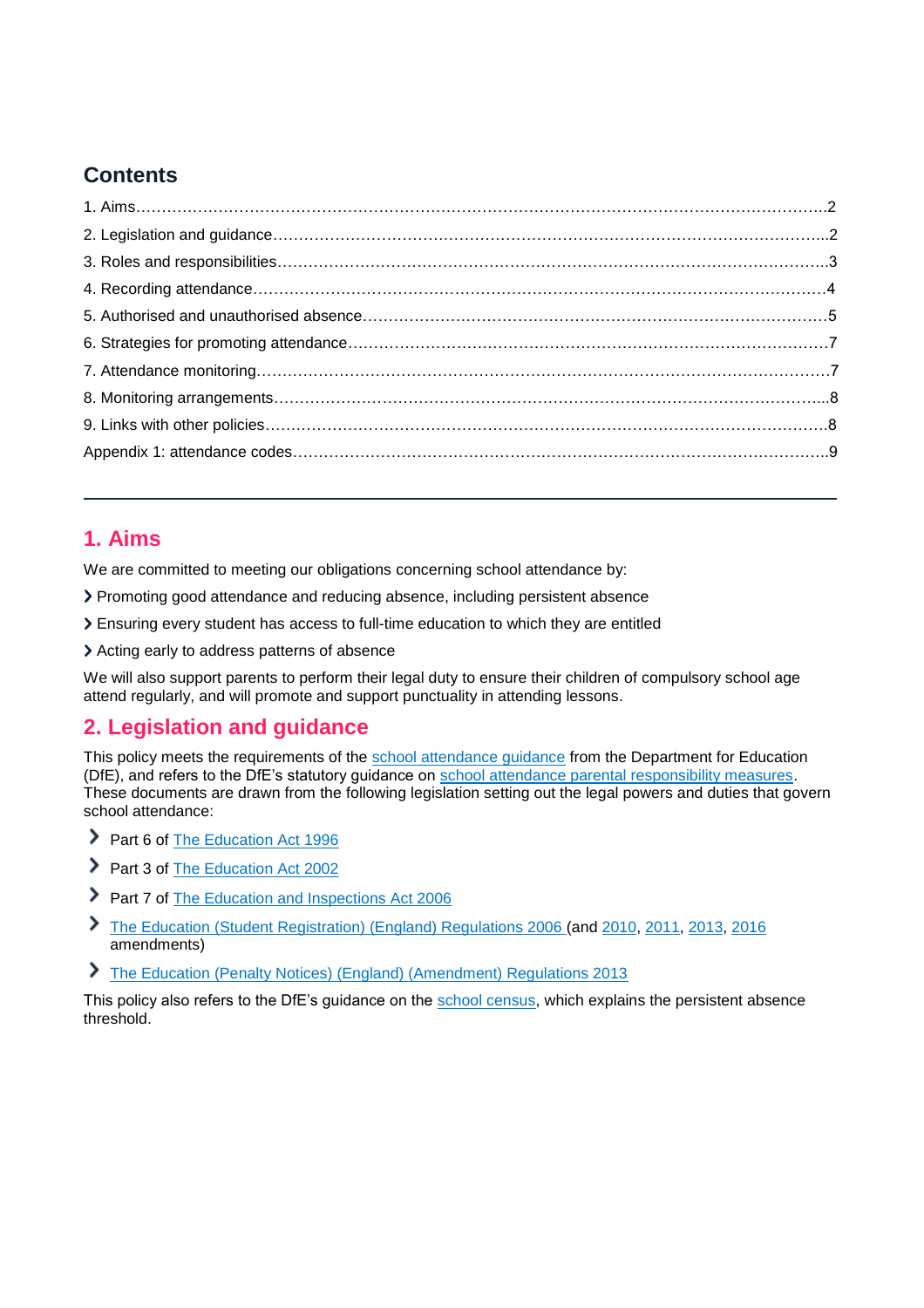# **3. Roles and responsibilities**

## **3.1 The Governing Body**

The school governing body (SMEC Committee) is responsible for monitoring attendance figures for the whole school on a regular basis. It also holds the headteacher to account for the implementation of this policy.

#### **3.2 The Headteacher**

The headteacher is responsible for:

- Implementation of this policy at the school
- Monitoring school-level absence data and reporting it to governors
- Supporting staff with monitoring the attendance of individual students
- Issuing fixed-penalty notices, where necessary

#### **3.3 The Attendance Team**

The Attendance Team consists of a First Day Response Officer, an Attendance Officer, with an Assistant Head as line-manager:

- The First Day Response Officer monitors student absence on a day-to day basis
- The Attendance Officer monitors attendance data across the school and at an individual student level
- The Attendance Officer ensures registers are completed on a day-to-day basis
- The Attendance Officer meets fortnightly with Heads of Year regarding the monitoring of student attendance
- The Attendance Officer acts as point of contact for parents, teachers and external agencies
- The Attendance Officer reports concerns about attendance to the Assistant Head and advises when to issue fixed-penalty notices
- The Attendance Officer monitors attendance and arranges for the parent to be informed when their child has dropped below 95% attendance
- The Assistant Head i/c Attendance is responsible for policy, procedure and the oversight of attendance

#### **3.4 Head of Year**

The Head of Year:

- Maintains an overview of the attendance of students in their year group
- I Liaises with external agencies and Attendance Officer around the attendance of their year group
- Acts as point of contact (along with the tutor) and offer appropriate support around improving the attendance
- Praises students for punctuality and good attendance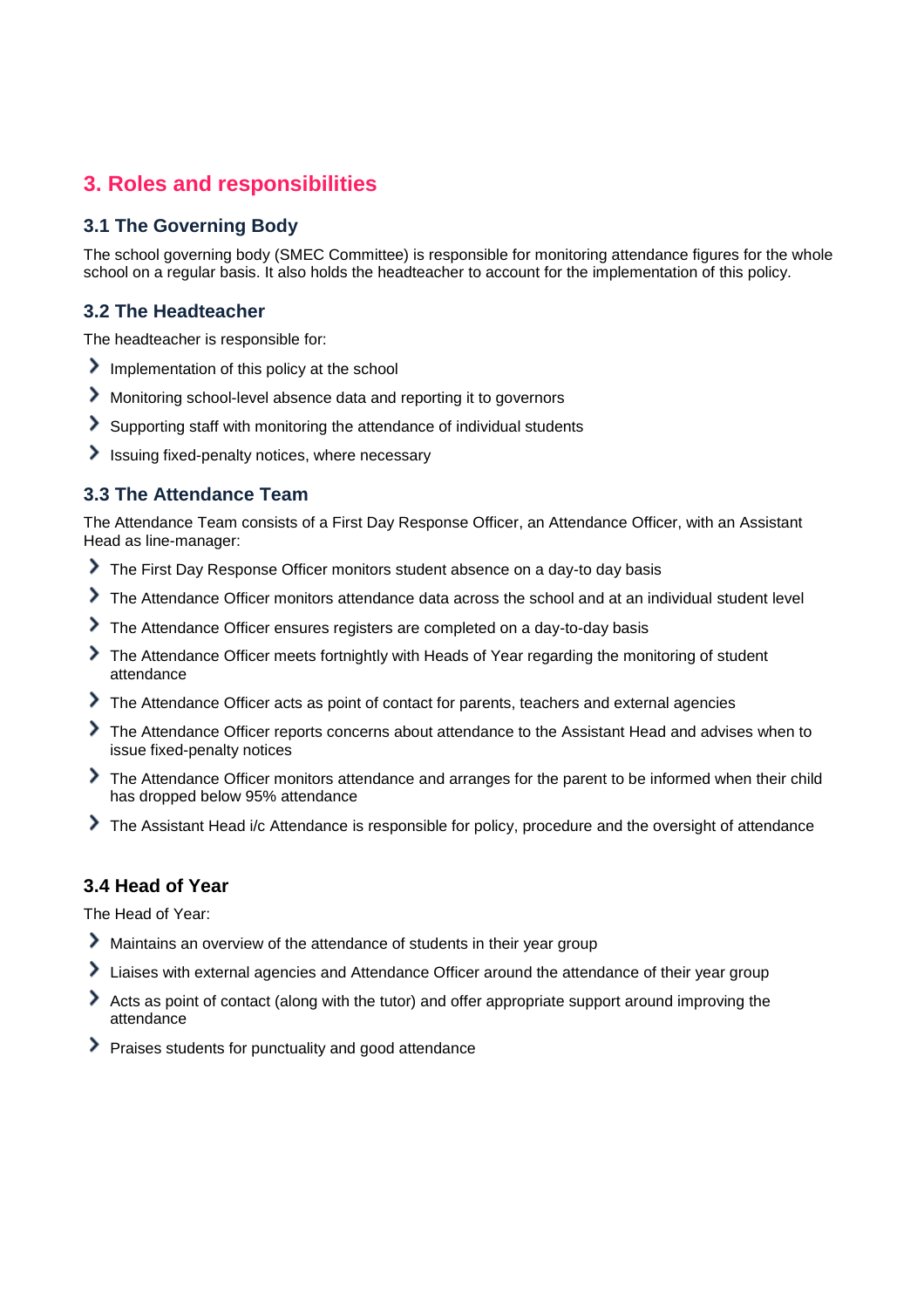## **3.5 Tutors / Teachers**

Tutors and teachers:

- ゝ Record attendance accurately on a daily basis using the correct codes, submitting this on Cloud School
- > Praises students for punctuality and good attendance
- > Plays their part in the monitoring of student absence and act as a point of contact for a parent who is concerned about their child's health/attendance
- ⋗ Liaises with the Attendance Officer as appropriate around reasons for student absence

## **3.6 School Office staff**

School Office staff will to take calls from parents daily about absence and record. This on Cloud School.

## **3.7 Parents/Carers and Students**

- Students should attend regularly, punctually and be ready to learn
- Students should attend morning registration and all lessons on time. Students should be in should be in school by 8.35am ready for morning registration which begins at 8.40am
- Parents/Carers should ensure their child attends school regularly, punctually, properly equipped and ready to learn – REGULAR ATTENDANCE IS A LEGAL REQUIREMENT
- Parents/Carers should notify the school office of any absence before 8.40am on the day of the absence
- Parents/Carers should take family holidays during the school holidays
- Parents/Carers should try to book routine medical appointments outside of school time
- Parents/Carers should ensure contact details are kept up to date and inform the school of any changes as soon as possible

# **4. Recording attendance**

#### **4.1 Attendance Register**

To meet our legal obligations we will must take attendance registers twice each day, once in the morning (8.40am) and once in the afternoon (1.00pm), although registers are also routinely taken every lesson during the day.

- Present
- Attending an approved off-site educational activity
- Absent
- Unable to attend due to exceptional circumstances

See appendix 1 for the DfE attendance codes.

We will keep every entry on the attendance register for 3 years after the date on which the entry was made.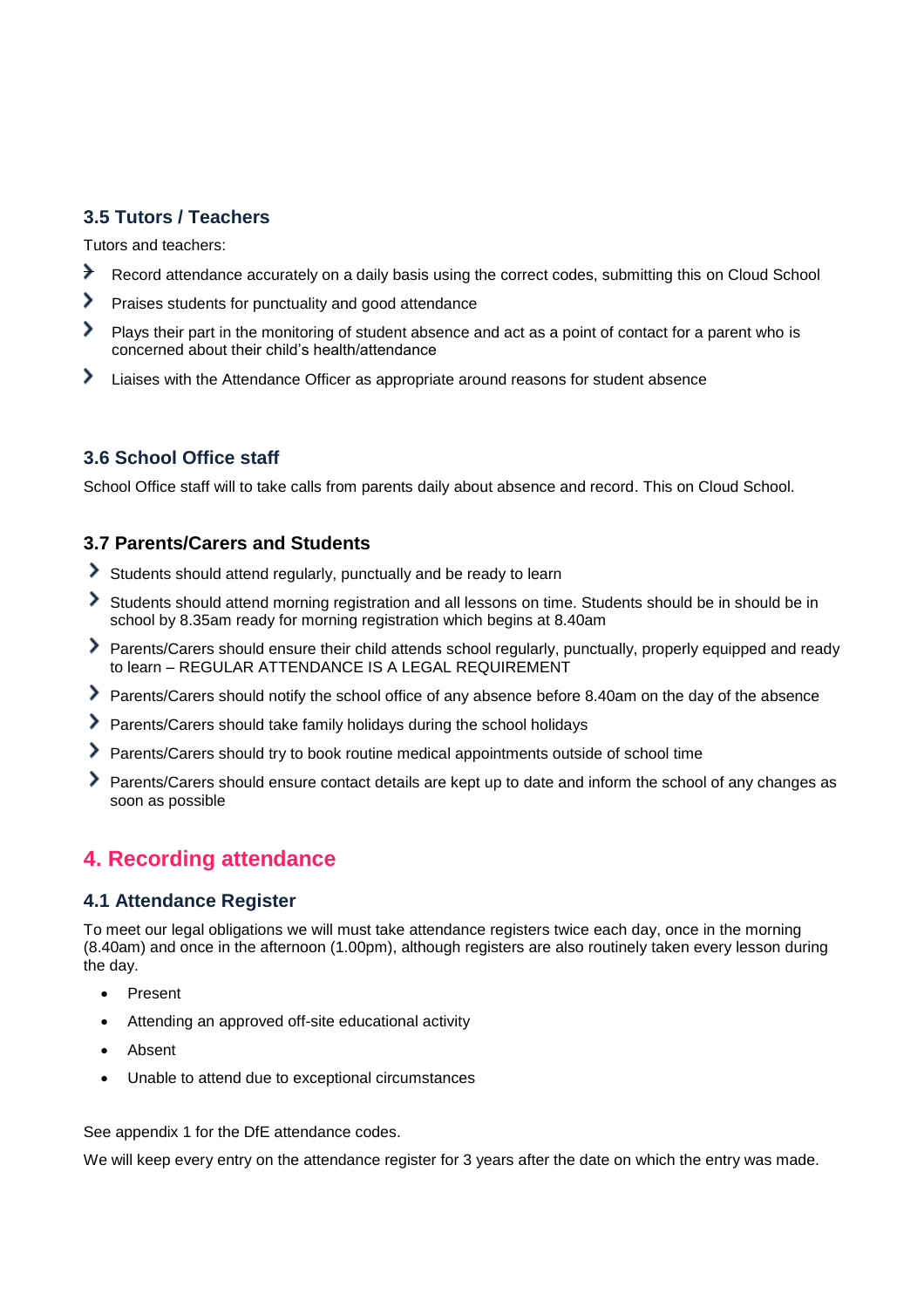Students must arrive in school by 8.40am on each school day.

#### **4.2 Unplanned absence**

The student's parent/carer must notify the school on the first day of an unplanned absence by 8.40am or as soon as practically possible (see also section 7). Please contact the school on 01773825281 or email attendance@belperschool.co.uk.

We will mark absence due to illness as authorised unless the school has a genuine concern about the authenticity of the illness.

If the authenticity of the illness is in doubt, the school may ask the student's parent/carer to provide medical evidence, such as a doctor's note, prescription, appointment card or other appropriate form of evidence. We will not ask for medical evidence unnecessarily.

If the school is not satisfied about the authenticity of the illness, the absence may be recorded as unauthorised until appropriate evidence is provided by the parent/carer.

#### **4.3 Planned absence**

Attending a medical or dental appointment will be counted as authorised as long as the student's parent/carer notifies the school in advance of the appointment. Please contact the school on 01773 825281.

However, we encourage parents/carers to make medical and dental appointments out of school hours where possible. Where this is not possible, the student should be out of school for the minimum amount of time necessary.

#### **4.4 Lateness and punctuality**

A student who arrives late:

- Before the register has closed will be marked as late, using the appropriate code
- After the register has closed will be marked as absent, using the appropriate code

If lateness becomes a habit, without good reason, this may result in disciplinary action (currently a 30m after school detention on the following day).

#### **4.5 Following up absence**

Where any child we expect to attend school does not attend, or stops attending, the school will:

- Follow up on their absence with their parent/carer to ascertain the reason. This will initially involve a phone call or text (parents/carers can reply via text) from First Day Response, followed up by a letter if there is no reply. The Head of Year or the Attendance Officer may follow this up if there is still no response.
- Ensure proper safeguarding action is taken where necessary
- I dentify whether the absence is approved or not
- I dentify the correct attendance code to use

#### **4.6 Reporting to parents**

Attendance will be reported to parents annually in the Summer Term via the Cloud School portal.

## **5. Authorised and unauthorised absence**

#### **5.1 Approval for term-time absence**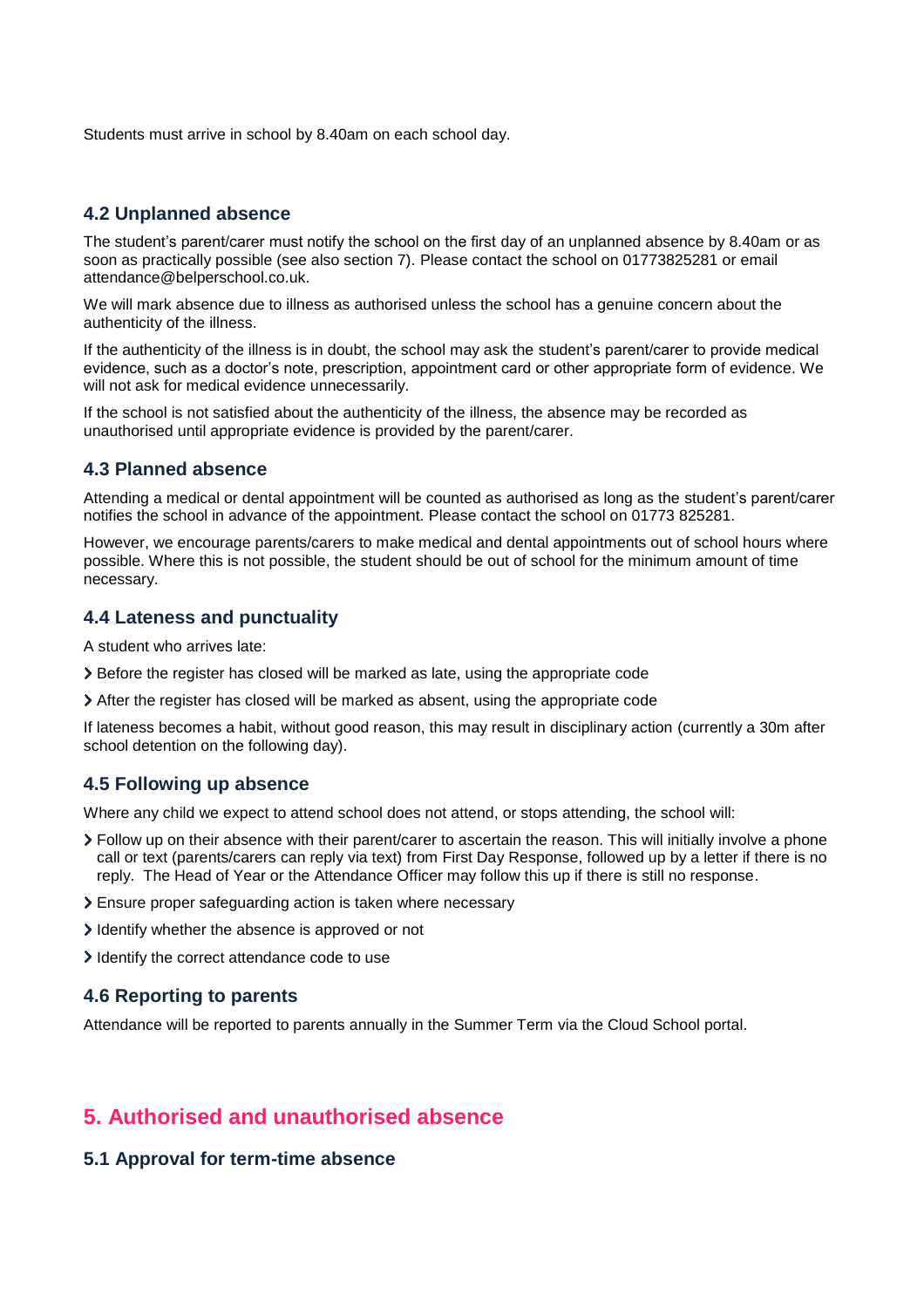The headteacher will only grant a leave of absence to students during term time if they consider there to be 'exceptional circumstances'. A leave of absence is granted at the headteacher's discretion.

Example of 'exceptional circumstances' may include: wedding/bereavement relating to close family member or serious terminal illness of close relative.

The government encourages schools to look at each request on an individual basis. As a guideline, exceptional circumstances' may refer to:

- The leave being of unique and significant emotional, educational or spiritual value
- The benefit of the leave would outweigh the loss of teaching and learning time

The Head may grant compassionate leave as an authorised absence.

It is reasonable to say that unless the request meets this type of criteria then it is quite likely that the request will be turned down, and if the student still takes leave of absence, there is the possibility of the Local Authority issuing a penalty notice.

The school reserves the right to refer any case where a student takes a holiday during term time to the Local Authority with a view to issuing a penalty notice. However, the circumstances around any absence of this nature will always be examined on an individual basis before any decision to request a penalty notice is taken. This is not a decision that the school will take lightly and all aspects will be thoroughly considered and taken into account.

The Local Authority may use a Parenting Order, Education Supervision Order, School Attendance Order or fine if they think a child is not getting a proper education or is missing in education. You would then get 15 days to provide evidence. You must show your child has registered with a school or you are providing a child with home education.

The school considers each application for term-time absence individually, taking into account the specific facts, circumstances and relevant context behind the request.

Valid reasons for **authorised absence** include:

- Illness and medical/dental appointments (see sections 4.2 and 4.3 for more detail) this includes isolation due to infection during the pandemic
- School grants students 'study leave' during examination periods
- Unable to into get to school due to emergency breakdown, snow, or other unforeseeable reason
- Religious observance where the day is exclusively set apart for religious observance by the religious body to which the student's parents belong. If necessary, the school will seek advice from the parents' religious body to confirm whether the day is set apart

#### **5.2 Reducing persistent absence**

Persistent absence is when a student's absence reaches 10% or more across the school year, **whatever the reason**. Absence at this level is severely damaging to a child's education and the school will require the full support of parents in order to correct this. If the persistent absence is due to medical issues, we may request medical evidence in order to confirm authenticity.

Parents will be notified if their child reaches this mark. At this stage, attendance will be carefully monitored through our pastoral system and this will involve meetings with the student on a regular basis. An action plan may be put in place in order to secure improvement. If no improvement is made this may be referred to the local authority who may issue a fine.

Where appropriate attempts will be made to support students with persistent absence through:

- Adjustments to the child's curriculum / alternative provision in school
- > Alternative provision externally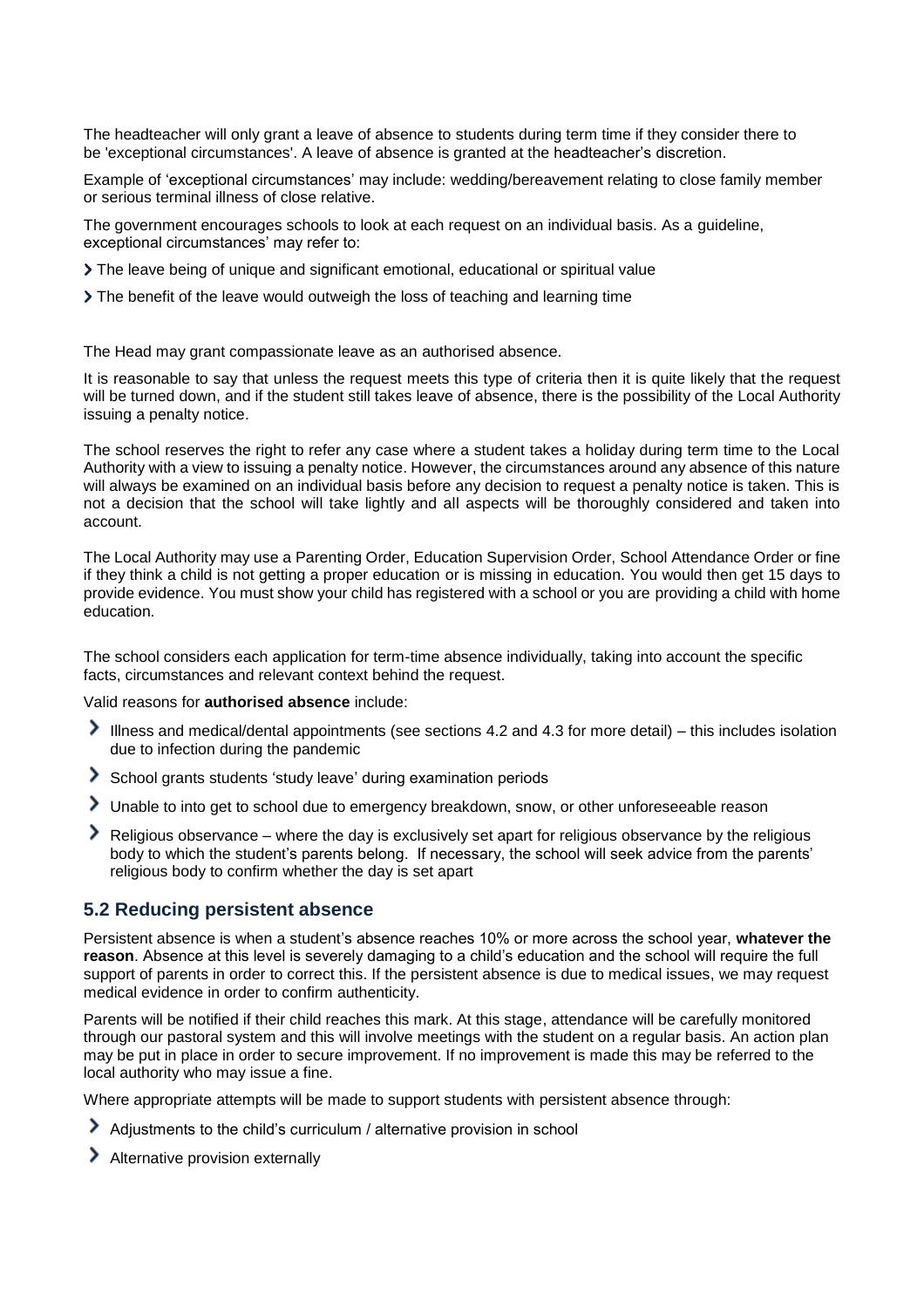- Referral to school nurse or safeguarding
- Signposting to external partners and organisations who may offer appropriate support

### **5.3 Legal sanctions**

The local authority can fine parents for the unauthorised absence of their child from school, where the child is of compulsory school age.

If issued with a fine, or penalty notice, each parent must pay £60 within 21 days or £120 within 28 days. The payment must be made directly to the local authority.

Penalty notices can be issued by the local authority officer or the police.

The decision on whether or not to issue a penalty notice may take into account:

- The number of unauthorised absences occurring within a rolling academic year
- One-off instances of irregular attendance, such as holidays taken in term time without permission
- Where an excluded student is found in a public place during school hours without a justifiable reason

If the payment has not been made after 28 days, the local authority can decide whether to prosecute or withdraw the notice.

# **6. Strategies for promoting attendance**

Strategies for rewarding and improving attendance include:

- Ensuring students and parents are given clear messages with regard to the importance of good attendance through regular channels
- Monitoring of whole school data to identify patterns of absence
- Reporting on attendance / absence to all stakeholders
- Developing support for students with genuine medical / mental health issues or other specific need
- Clear rewards and sanctions relating to attendance

## **7. Attendance monitoring**

The attendance team at our school monitors student absence on a daily/weekly/monthly basis.

A student's parent/carer is expected to call the school in the morning if their child is going to be absent due to ill health (see section 4.2).

The parent/carer is expected to call the school each day if their child is ill. Where illness is severe and long term we would expect the parent to keep the school updated on a regular basis.

If a student's absence goes above 10 consecutive days without good reason given, the school will contact the parent/carer of the student to discuss the reasons for this.

If a student's absence continues the school will contact the child's parent/carer, This will be a staged process which would ultimately require the involvement of the local authority (see Appendix 2).

The persistent absence threshold is 10%. If a student's individual overall absence rate is greater than or equal to 10%, the student will be classified as a persistent absentee.

Student-level absence data will be collected each term and published at national and local authority level through the DfE's school absence national statistics releases. The underlying school-level absence data is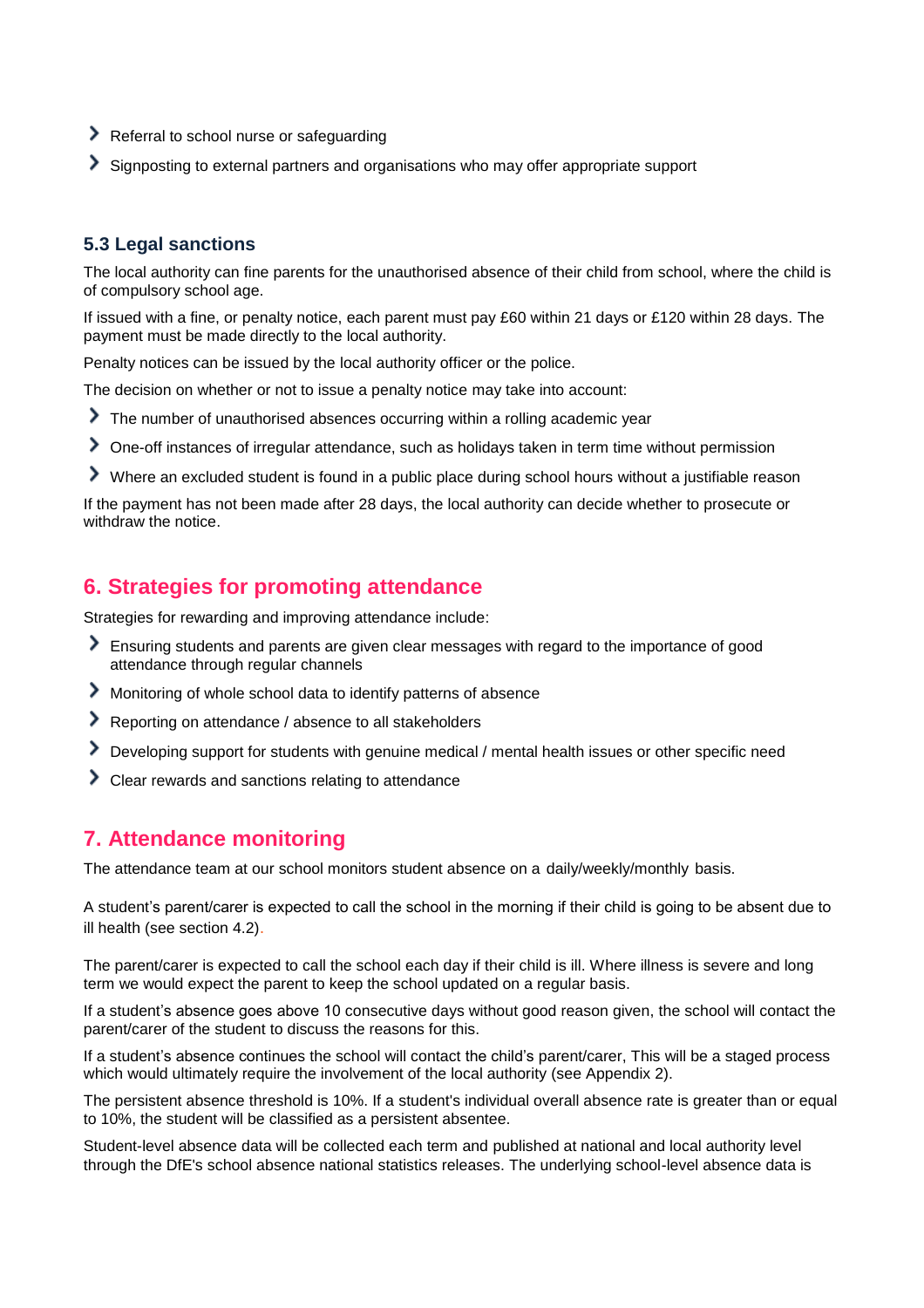published alongside the national statistics. The school will compare attendance data to the national average, and share this with the governing body.

Our school collects and stores attendance data, and may use it for internal purposes. For example, to:

- Track the attendance of individual students
- Identify whether or not there are particular groups of children whose absences may be a cause for concern
- Monitor and evaluate those children identified as being in need of intervention and support

## **8. Monitoring arrangements**

This policy will be reviewed as guidance from the local authority or DfE is updated, and as a minimum every 3 years by the Assistant Head (i/c Attendance). At every review, the policy will be approved by the Governing Body Student Matters, Equality and Community Committee.

## **9. Links with other policies**

This policy links to the following policies:

- Child protection and safeguarding policy
- > Behaviour policy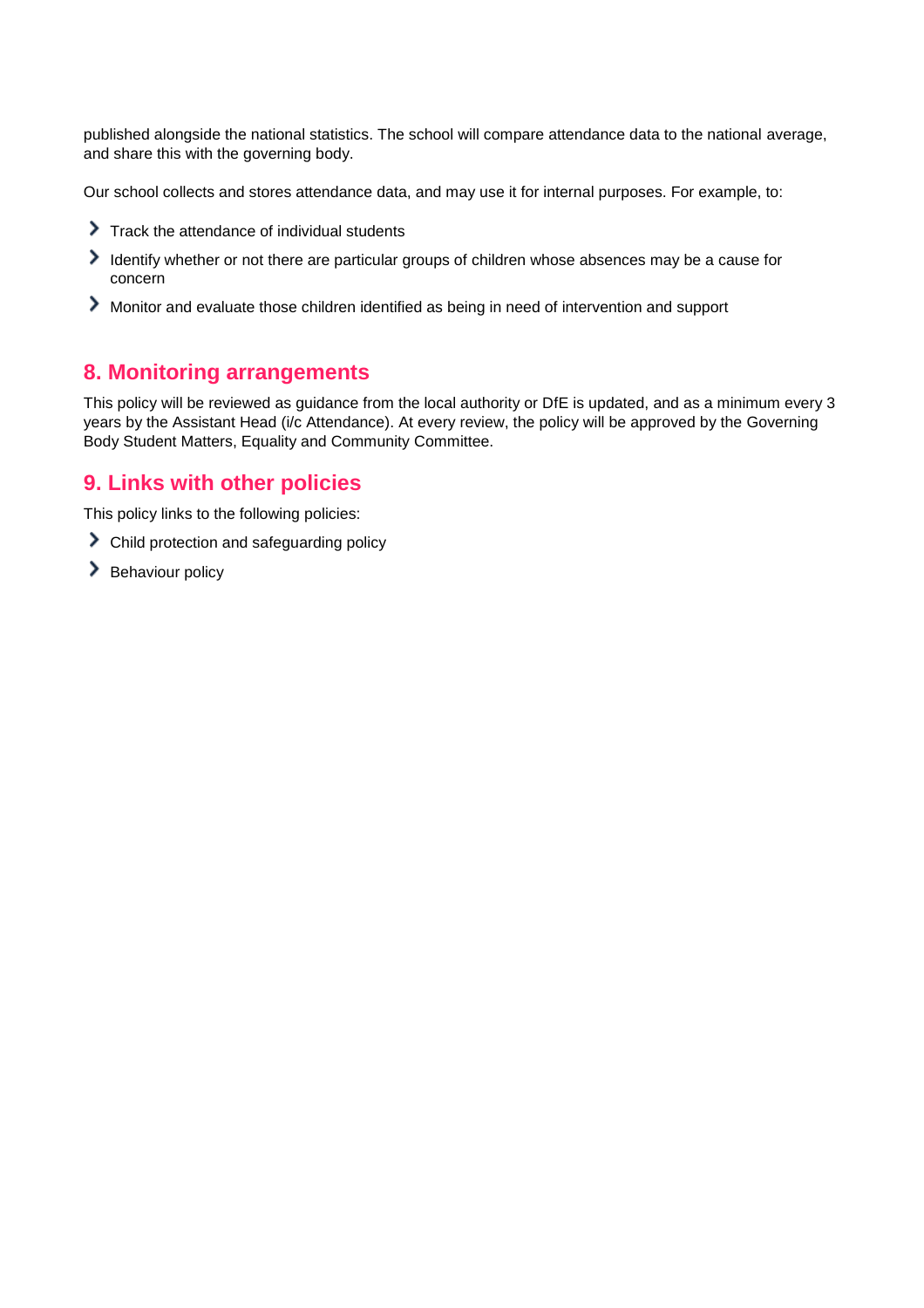# **Appendix 1: Attendance codes**

| Code        | <b>Definition</b>             | <b>Scenario</b>                                                                      |
|-------------|-------------------------------|--------------------------------------------------------------------------------------|
|             | Present (am)                  | Student is present at morning registration                                           |
|             | Present (pm)                  | Student is present at afternoon registration                                         |
| L           | Late arrival                  | Student arrives late before register has closed                                      |
| В           | Off-site educational activity | Student is at a supervised off-site educational<br>activity approved by the school   |
| D           | Dual registered               | Student is attending a session at another setting<br>where they are also registered  |
| J           | Interview                     | Student has an interview with a prospective<br>employer/educational establishment    |
| P           | Sporting activity             | Student is participating in a supervised sporting<br>activity approved by the school |
| $\mathbf v$ | Educational trip or visit     | Student is on an educational visit/trip organised,<br>or approved, by the school     |
| W           | Work experience               | Student is on a work experience placement                                            |

The following codes are taken from the DfE's guidance on school attendance.

| Code                      | <b>Definition</b>           | <b>Scenario</b>                                                                 |  |
|---------------------------|-----------------------------|---------------------------------------------------------------------------------|--|
| <b>Authorised absence</b> |                             |                                                                                 |  |
| C                         | Authorised leave of absence | Student has been granted a leave of absence<br>due to exceptional circumstances |  |
| Е                         | Excluded                    | Student has been excluded but no alternative<br>provision has been made         |  |
| н                         | Authorised holiday          | Student has been allowed to go on holiday due<br>to exceptional circumstances   |  |
|                           | <b>Illness</b>              | School has been notified that a student will be<br>absent due to illness        |  |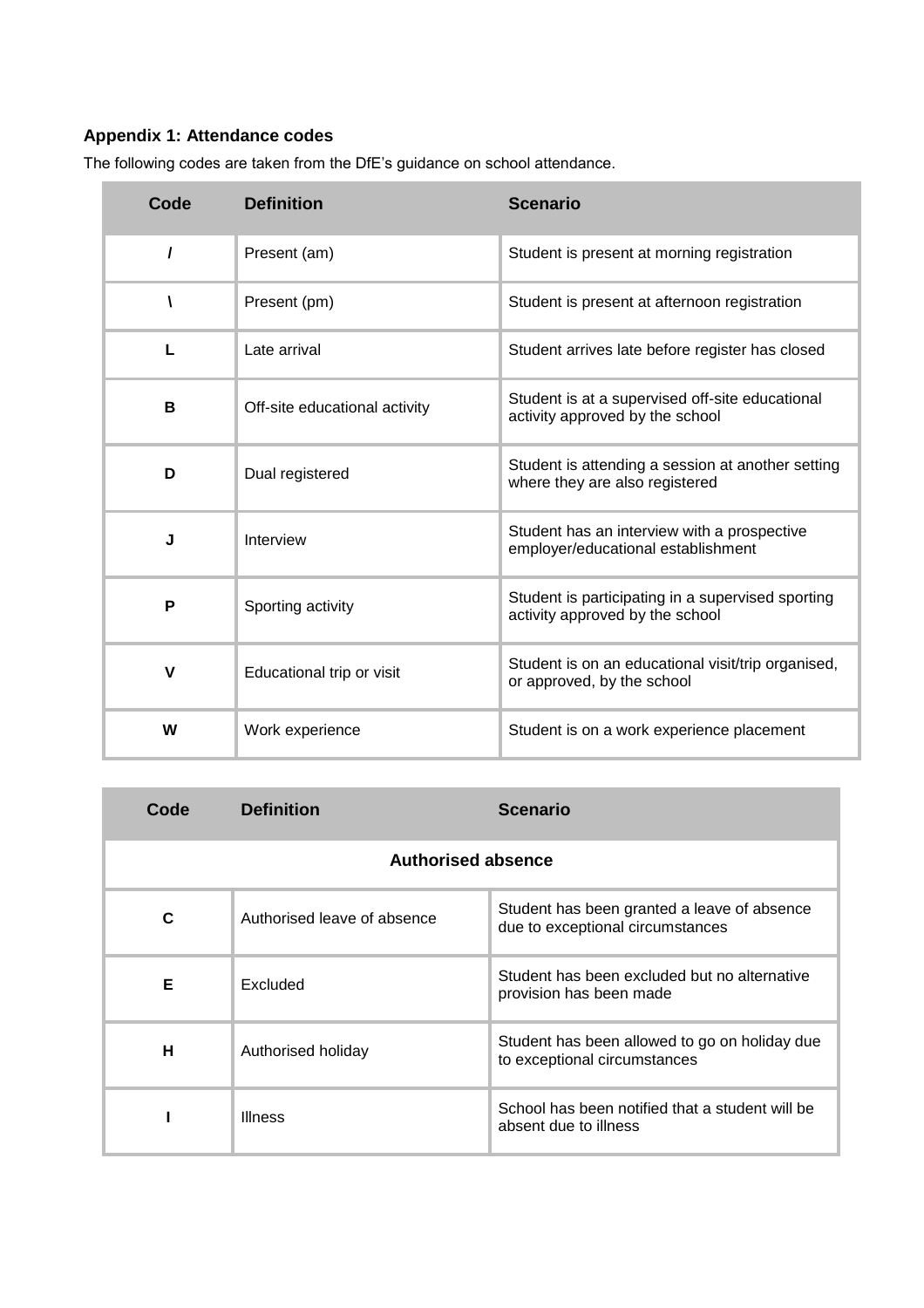| M                           | Medical/dental appointment           | Student is at a medical or dental appointment                                                                                                                                                                   |
|-----------------------------|--------------------------------------|-----------------------------------------------------------------------------------------------------------------------------------------------------------------------------------------------------------------|
| R                           | Religious observance                 | Student is taking part in a day of religious<br>observance                                                                                                                                                      |
| S                           | Study leave                          | Year 11 student is on study leave during their<br>public examinations                                                                                                                                           |
| Т                           | Gypsy, Roma and Traveller<br>absence | Student from a Traveller community is<br>travelling, as agreed with the school                                                                                                                                  |
| <b>Unauthorised absence</b> |                                      |                                                                                                                                                                                                                 |
| G                           | Unauthorised holiday                 | Student is on a holiday that was not approved<br>by the school                                                                                                                                                  |
| N                           | Reason not provided                  | Student is absent for an unknown reason (this<br>code should be amended when the reason<br>emerges, or replaced with code O if no reason<br>for absence has been provided after a<br>reasonable amount of time) |
| O                           | Unauthorised absence                 | School is not satisfied with reason for student's<br>absence                                                                                                                                                    |
| U                           | Arrival after registration           | Student arrived at school after the register<br>closed                                                                                                                                                          |

| Code | <b>Definition</b>                                    | <b>Scenario</b>                                                                                                                                                                        |
|------|------------------------------------------------------|----------------------------------------------------------------------------------------------------------------------------------------------------------------------------------------|
| X    | Not required to be in school                         | Student of non-compulsory school age is not<br>required to attend (this could be due to Covid<br>symptoms prior to PCR test, self-isolation, or<br>quarantine following travel abroad) |
| Υ    | Unable to attend due to exceptional<br>circumstances | School site is closed, there is disruption to travel<br>as a result of a local/national emergency, or<br>student is in custody                                                         |
| Z    | Student not on admission register                    | Register set up but student has not yet joined the<br>school                                                                                                                           |
| #    | Planned school closure                               | Whole or partial school closure due to half-<br>term/bank holiday/INSET day                                                                                                            |